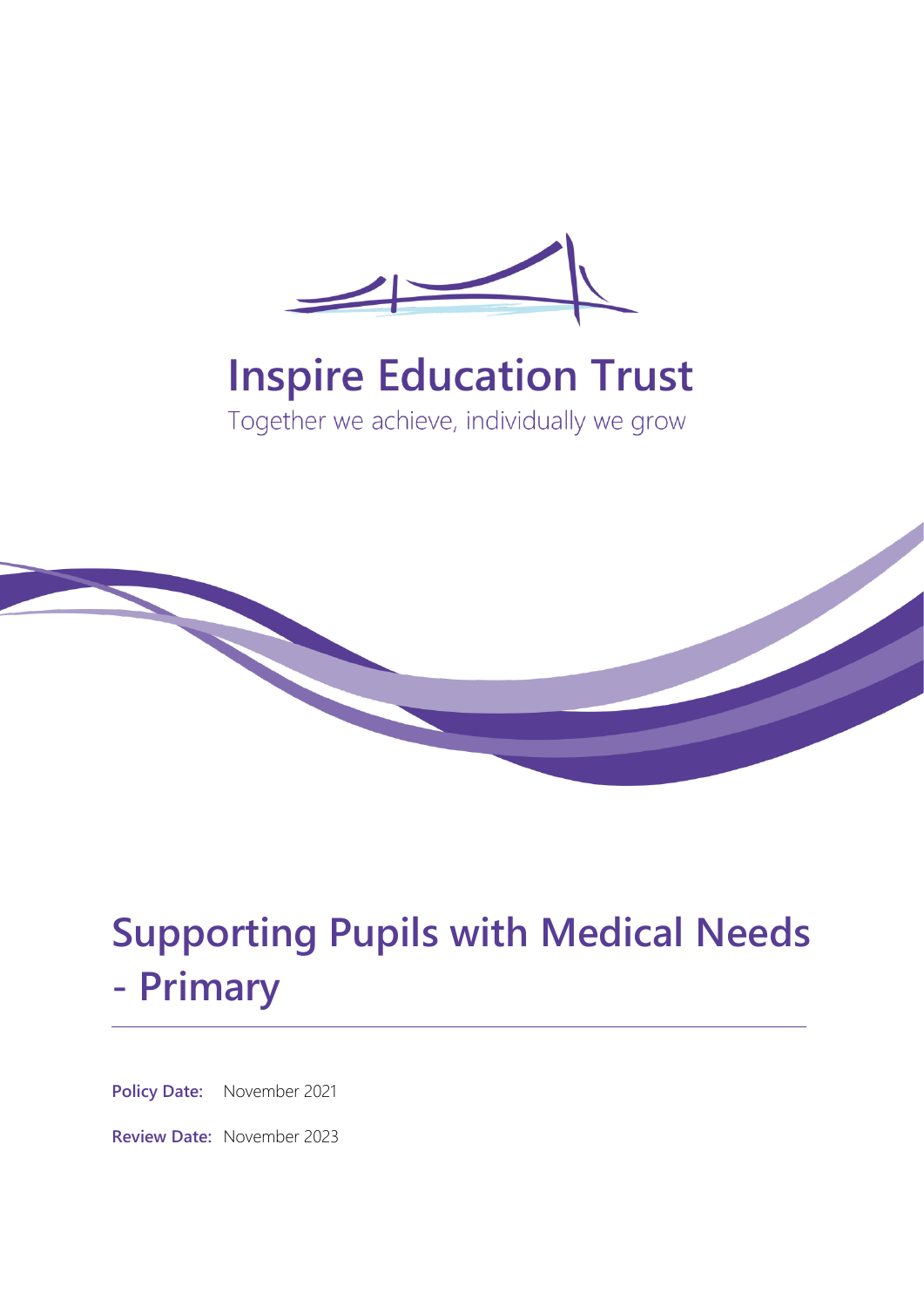# **Document History**

| Version | <b>Status</b> | Date          | Author         | <b>Summary Changes</b> |
|---------|---------------|---------------|----------------|------------------------|
|         |               | <b>Nov 21</b> | Michelle Smith | Initial draft          |
|         |               |               |                |                        |
|         |               |               |                |                        |

Page 2 of 18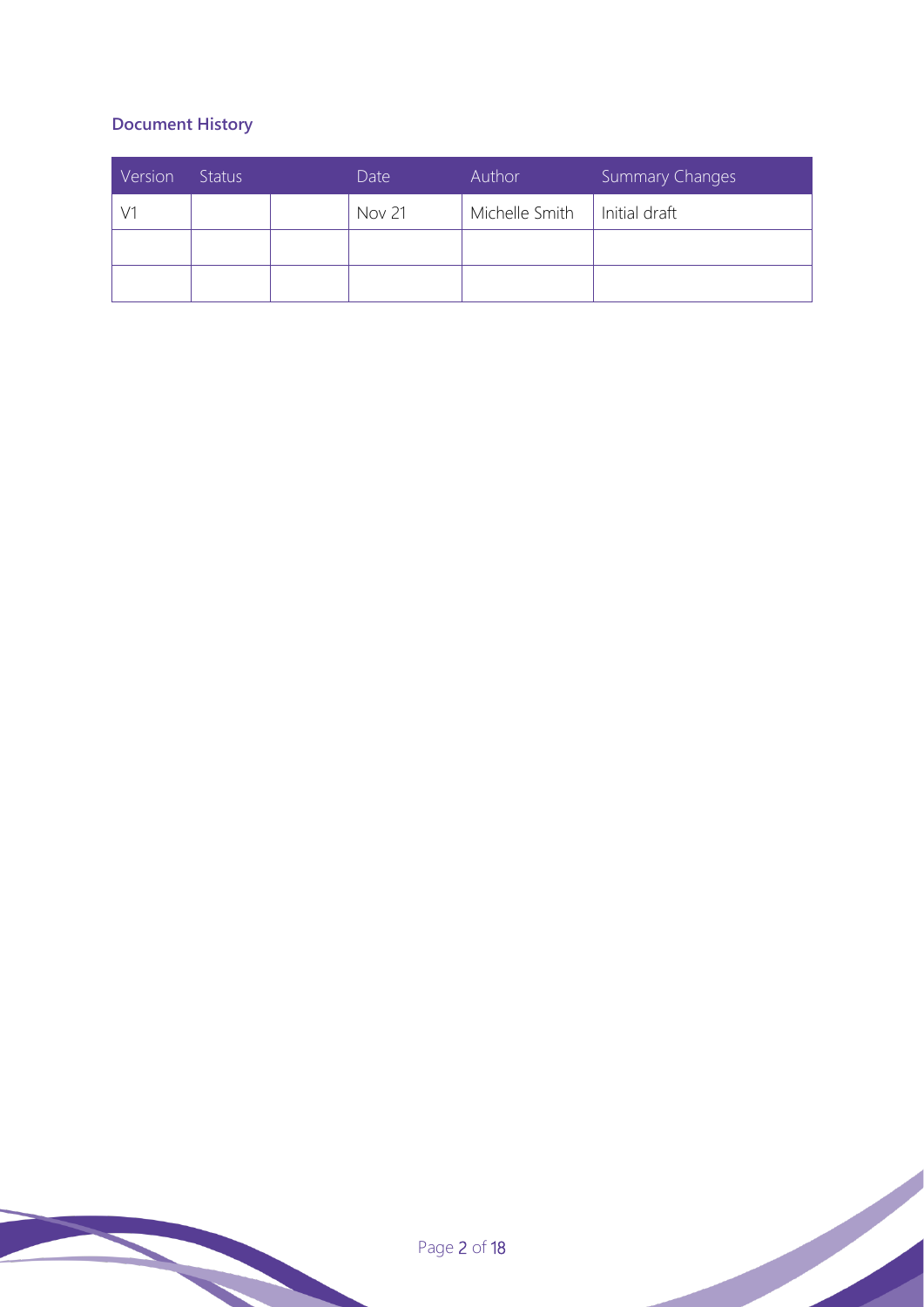This policy should be read in conjunction with the Health and Safety Policy and the Management of Medications Policy.

## **1. RATIONALE**

Most pupils will have, at some time, a medical condition that may affect their participation in school activities. For many this will be short-term; perhaps finishing a course of medication.

Other pupils have medical conditions that, if not properly managed, could limit their access to education. Such pupils are regarded as having medical needs. Most children with medical needs are able to attend school regularly and with some support from school, can take part in most normal school activities. However, staff may need to take extra care in supervising some activities to make sure that these pupils, and others, are not put at risk.

There will be some pupils whose access to the curriculum is impaired not so much by the need to take medication but that their condition brings with it a level of dependency on adult support to meet their personal needs. This policy seeks to include these pupils and their needs.

Parents or carers have prime responsibility for their child's health and should provide school with the information about their child's medical condition.

\* There is no legal duty which requires school staff to administer medication; this is a voluntary role however school should take all reasonable steps to ensure a pupil can attend school without interruption to their education. Staff who provide support for pupils with medical needs, or who volunteer to administer medication, should receive support from the Headteacher and parent, access to information and training, and reassurance about their legal liability. Staff should whenever they feel it necessary consult with their respective professional associations.

#### **Good Practice**

Children and young people with medical conditions are entitled to a full education and have the same rights of admission to school as other children. Pupils with a medical condition will not be denied admission or be prevented from taking up a place in school because arrangements for their medical condition have not been made.

Children in our MAT with medical conditions should be properly supported so that they can play an active part in school, remaining healthy and able to achieve their academic potential, with full access to education, including school trips and physical education.

Section 100 of the Children and Families Act 2014 places a duty on governing bodies of maintained schools, proprietors of academies and management committees of PRUs to make arrangements for supporting pupils at their school with medical conditions.

## **Definition of the term Medical Condition used in this context:**

A medical condition that is long term with acute episodes, requires ongoing support, and involves the need for medication and/or care whilst at school. The condition will need monitoring and could require immediate intervention in emergency circumstances. Some children with medical conditions may be disabled. Where this is the case the Local Governing Body must comply with their duties under the Equality Act 2010. Some may also have special educational needs (SEN) and may have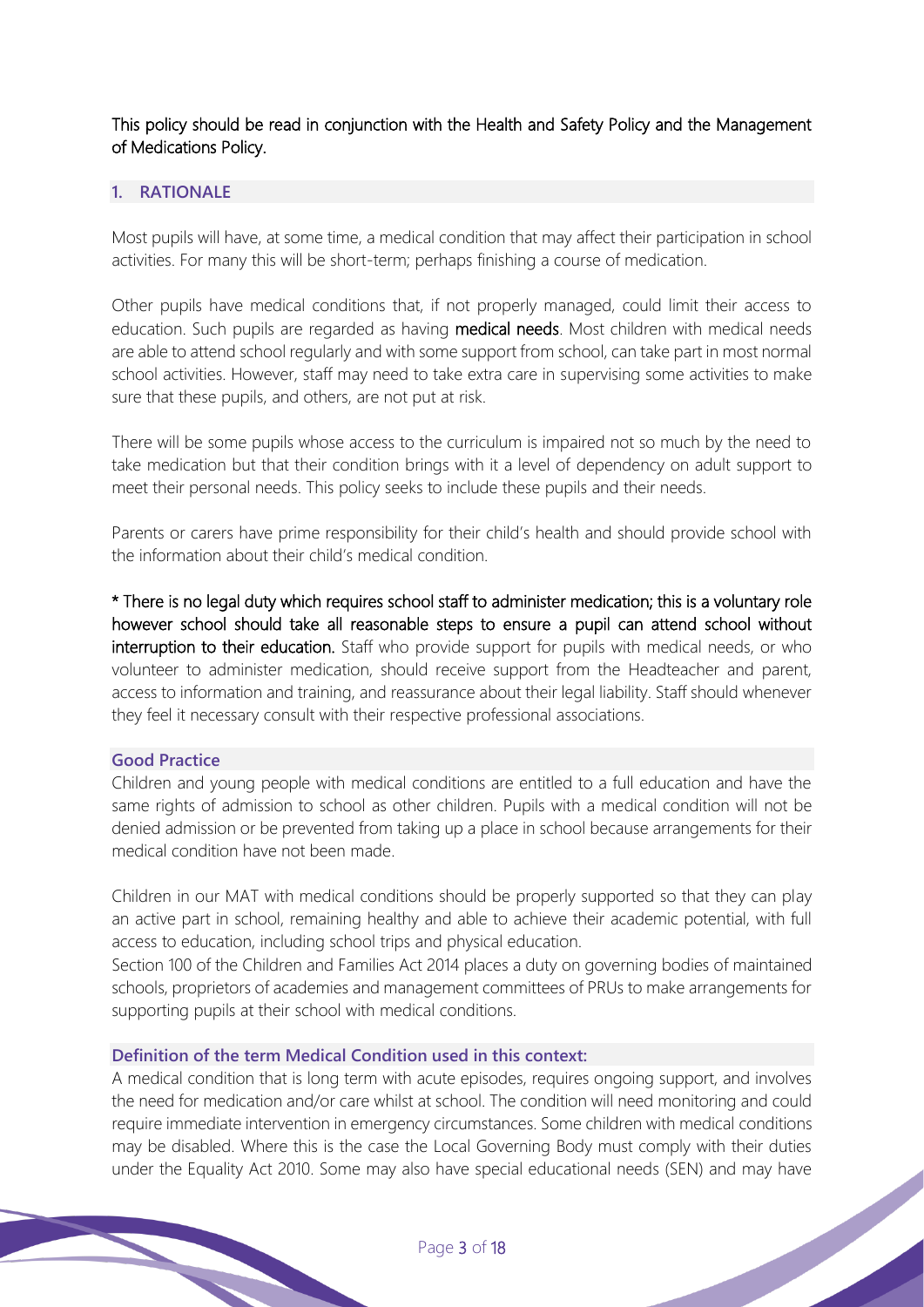an Education, Health and Care Plan (EHCP) which brings together health and social care needs, as well as their special educational provision. For children with SEND, this guidance should be read in conjunction with the SEND code of practice and the Local Offer and the school's SEND information which is available on the school website.

#### **Statement of Intent**

All pupils attending the school with a medical condition must be appropriately supported in order that they have full opportunity to rulfil their academic potential. Where necessary, the academy SENCo will work with parents and external agencies to apply for an EHCP, where it is deemed necessary and proportionate to do so.

#### **2. RESPONSIBILITIES**

It is important that responsibilities for pupils' safety is clearly defined and that each person involved with pupil's medical needs is aware of what is expected of them. Close co-operation between school, parents, health professionals and other agencies will help provide a suitably supportive environment for pupils with medical needs.

#### **The Multi Academy Trust (MAT)**

The MAT is responsible, under the Health and Safety at Work Act 1974, for making sure that a school has a Health and Safety Policy. This should include procedures for supporting pupils with medical needs, and managing medication. In the event of legal action over an allegation of negligence, the employer rather than the employee is likely to be held responsible. It is the employer's responsibility to ensure that correct procedures are followed.

Where pupils would not receive a suitable education in a mainstream school because of their health needs, the MAT should liaise with the Local Authority. The Local Authority has a duty to make other arrangements. Please refer to the Local Offer for more details. Statutory guidance for local authorities sets out that they should be ready to make arrangements under this duty when it is clear that a child will be away from school for 15 days or more because of health needs.

#### **GOVERNORS**

The Local Governing Committee must ensure that arrangements are in place in school to support pupils with medical conditions. In doing so, they should ensure that such children can access and enjoy the same opportunities at school as any other child. The school, Local Authority, health professionals and other support services should work together to ensure that children with medical conditions receive a full education.

The Local Governing Committee should ensure that the school's leaders liaise with health and social care professionals, pupils and parents to ensure that the needs of children with medical conditions are effectively supported.

The Local Governing Committee should ensure that the arrangements they put in place are sufficient to meet their statutory responsibilities and should ensure that policies, plans, procedures and systems are properly and effectively implemented. This aligns with their wider safeguarding duties, as set our in the Child Protection policy. Policies should be reviewed regularly and be readily accessible to parents/carers and school staff .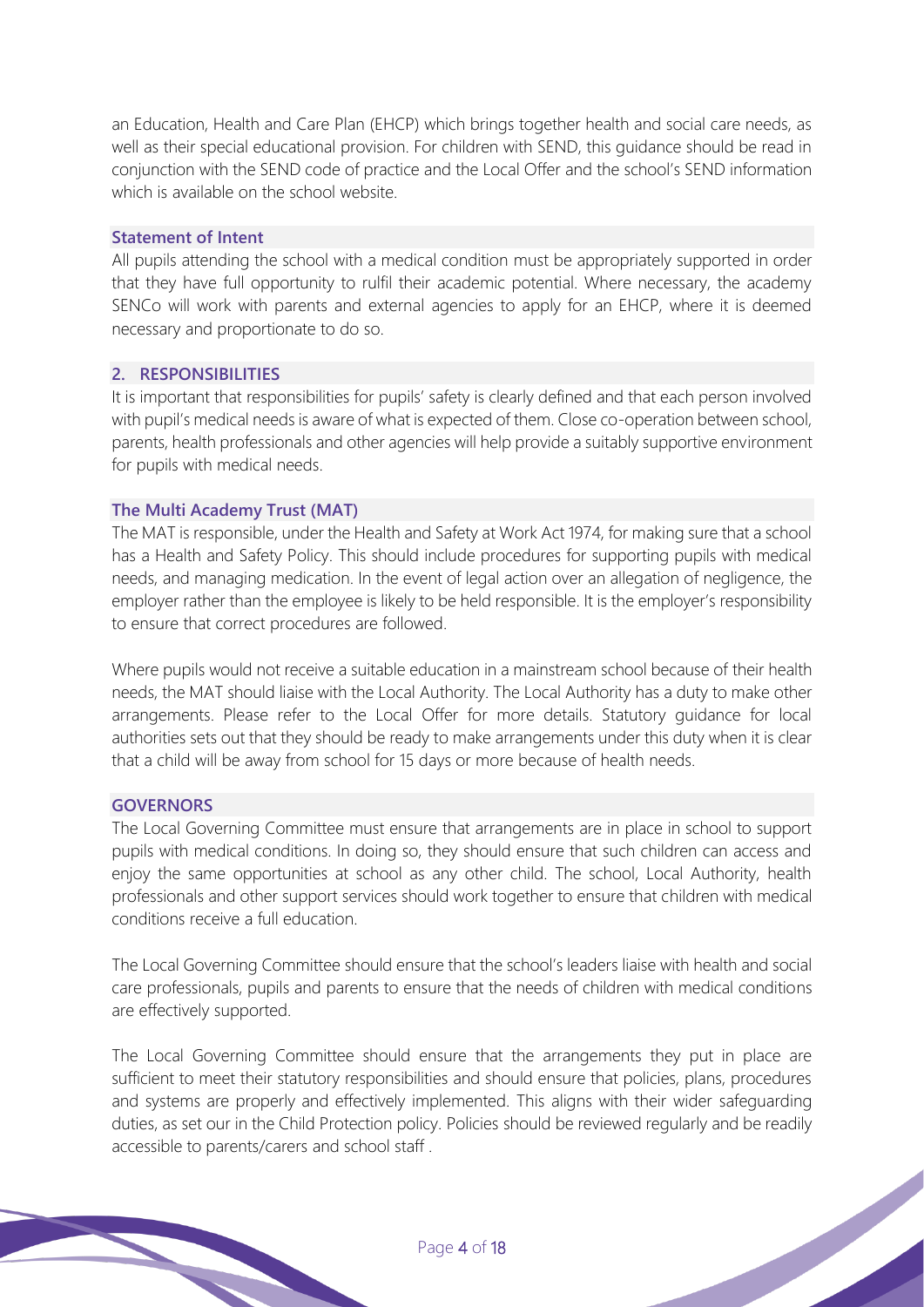The Governing Committee will ensure that:

- The Head of Primary Education / Headteacher implements this policy effectively.
- The Education, Health and Care Plans are devised, implemented and monitored by the Headteacher working in partnership with the parents/carers, pupil, Pastoral Lead and relevant healthcare professionals.
- Written records are kept of all medicines administered to children.
- All healthcare plans (EHCP) actively support pupils with medical conditions to participate in school trips and visits, or in sporting activities, and not prevent them from doing so. As detailed in the SEND policy, all EHCPs should be annually reviewed with parents, school staff and any other agencies working with the pupil.
- That staff are properly trained to provide the support that pupils need.
- That the school's policy sets out what should happen in an emergency situation.
- That the appropriate level of insurance is in place and appropriately reflects the level of risk, with risk assessment being carried, when appropriate.
- That the school provides parents with information about the Local Offer and the School Offer including information displayed on the school website, and the Local Authority website.
- That parents provide the school with sufficient and up-to-date information about their child's medical needs. This will be prompted with an annual data check.

# **THE HEAD OF PRIMARY EDUCATION / HEADTEACHER**

- Is responsible for implementing the Local Governing Body's Policy in practice and for developing detailed procedures. (See Appendix 1)
- Should ensure that good lines of communications exist between parents and all relevant education and healthcare professionals.
- Should ensure that teachers who volunteer should receive proper training and support.
- Is responsible for the day-to-day decisions on administering medication.
- Must share information with relevant staff to ensure the best care for the child after seeking parental agreement to do so.
- Should ensure that wherever possible the parent is not inconvenienced from work in order to support the pupil or administer medication at school.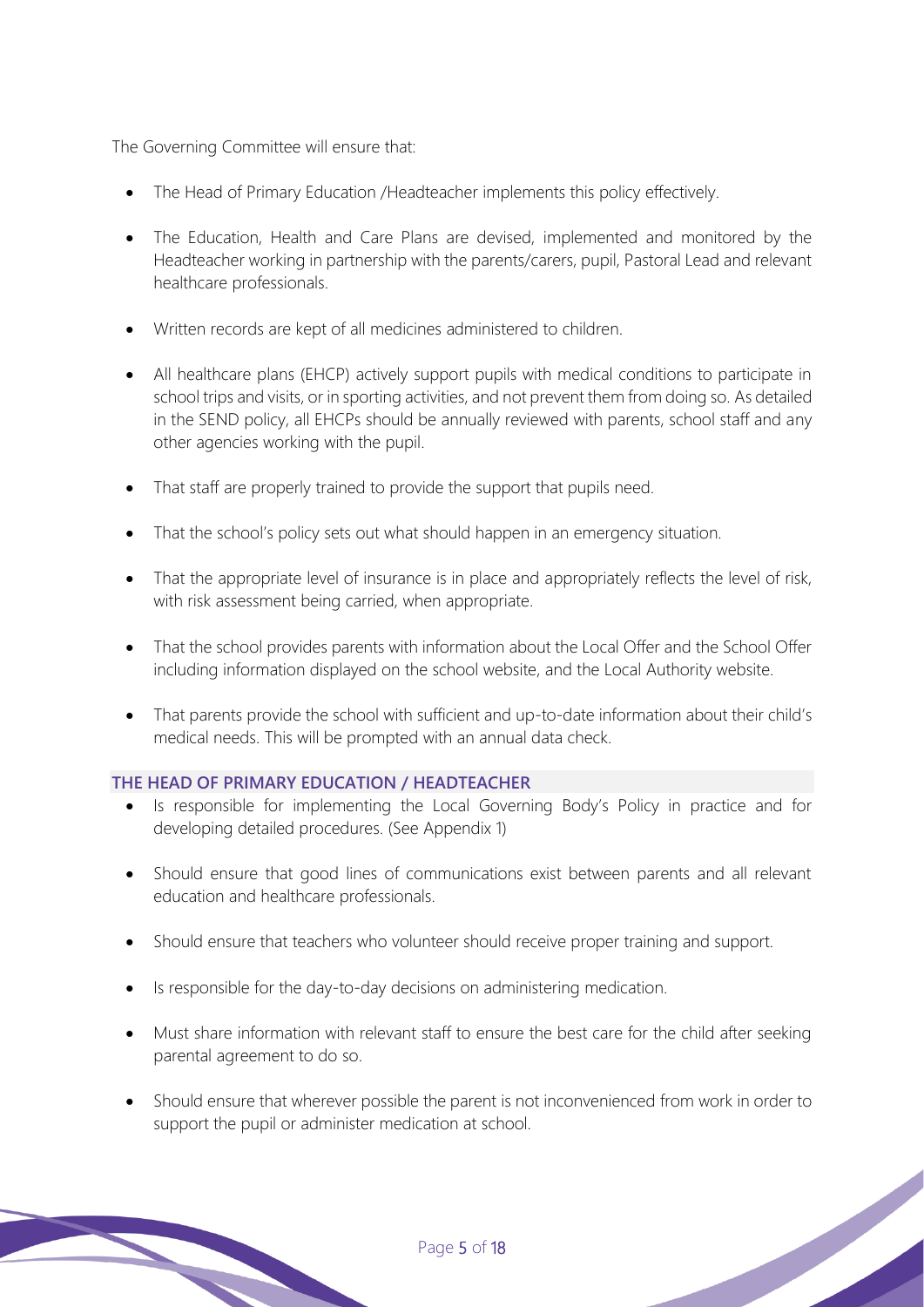### **PARENTS AND CARERS**

Parents, as defined in the Education Act 1944, are a child's main carers. Theyare responsible for making sure that their child is well enough to attend school.

Parents should:

- Provide the Pastoral Lead with sufficient information about their child's medical condition and treatment to allow the appropriatearrangements to be put in place in school.
- Reach agreement jointly with the school on the school's role in helping with their child's medical needs.
- Share information to ensure the best care for the child.

### **SCHOOL**

The school will:

- Ensure that pupils with medical conditions are identified as they transferto the school and through the ongoing annual data check process.
- Arrange for written permission from parents/carers and the Headteacher for medication to be administered by a member of staff, or self-administered by the pupil during school hours.
- Have separate arrangements in place for school trips or other school activities outside of the normal school timetable that will ensure the pupil can participate, e.g. risk assessments.
- Designated Safeguarding Leads to be entrusted with information about a pupil's condition; where confidentiality issues are raised by the parent/child.
- Always have a minimum of two members of staff available trained in firstaid response with knowledge of the pupils with medical conditions and access to their medical information and any supporting plans.
- Be clear about what to do in an emergency, including who to contact, and contingency arrangements. (Some children may have an emergency healthcare plan prepared by their lead clinician)
- Make all staff working directly with pupils aware of the pupils in the school with medical conditions, through regular meetings and sharing of appropriate documentation.
- Provide sufficient training for staff to meet the needs of pupils at the school with medical conditions.
- Ensure that prescription medicines and health care procedures will onlybe given by staff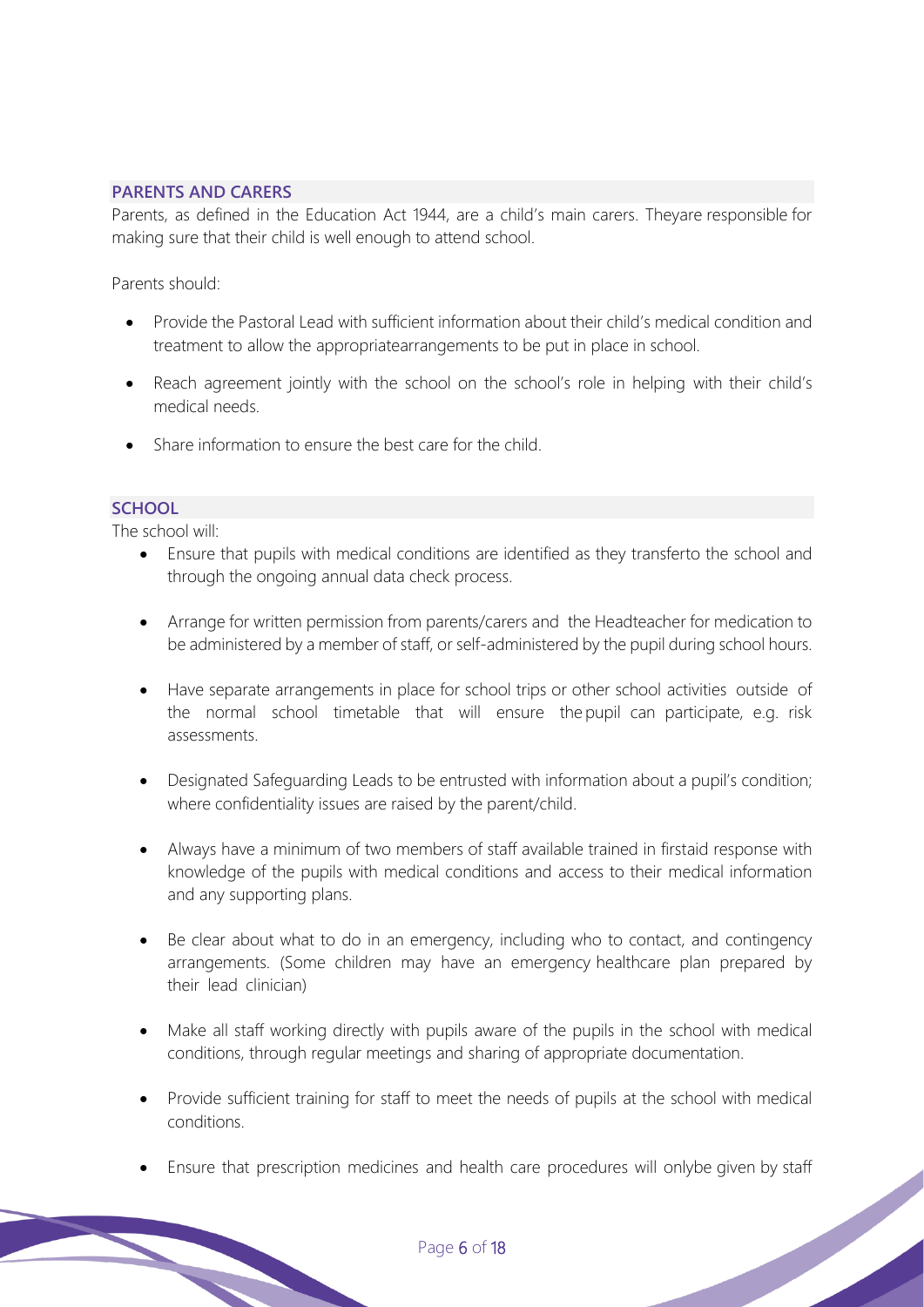following appropriate training from medical professionals.

### **School Staff**

- Staff should use their discretion and judge each case on its merits with reference to any medical documentation held about the pupil. Staff should make inhalers and medication easily accessible to pupils and administer their medication when and where necessary.
- Staff should take the views of the pupil and their parents into account; act on medical evidence and opinion but challenge it when appropriate.
- Staff should encourage pupils with medical conditions to remain in school for normal school activities, including lunch, unless this is specified in medical documentation that it is not possible to do so.
- Staff should supervise pupils with medical conditions if they become ill.
- Staff should not penalise pupils for their attendance record if their absences are related to their medical conditions e.g. hospital appointments.
- Staff should encourage pupils to drink, eat and take toilet or other breaks whenever they need to in order to manage their medical condition effectively.
- Staff will not force pupils to take medicines or have necessary procedures against their will. They will aim to follow the procedure agreed, and contact parents whenalternative options may need to be considered.
- Staff should support parents in meeting the medical needs of their child in school by accepting responsibility for the pupil's medical needs at school and encourage pupils with medical conditions to participate, in all aspects of school life, including school trips.
- Staff should log in school records any concerns they have on a child's health and wellbeing and report these concerns to parents on the same day.

### **Emergency Procedures (see Appendix 3)**

In the event that an ambulance needs to be called any member of staff should;

- Ring the emergency service stating the medical condition
- Endeavour to make contact with the parent.
- Accompany the child in the ambulance.
- Take a copy of all medical details including medication.
- Remain with the child until the parent arrives.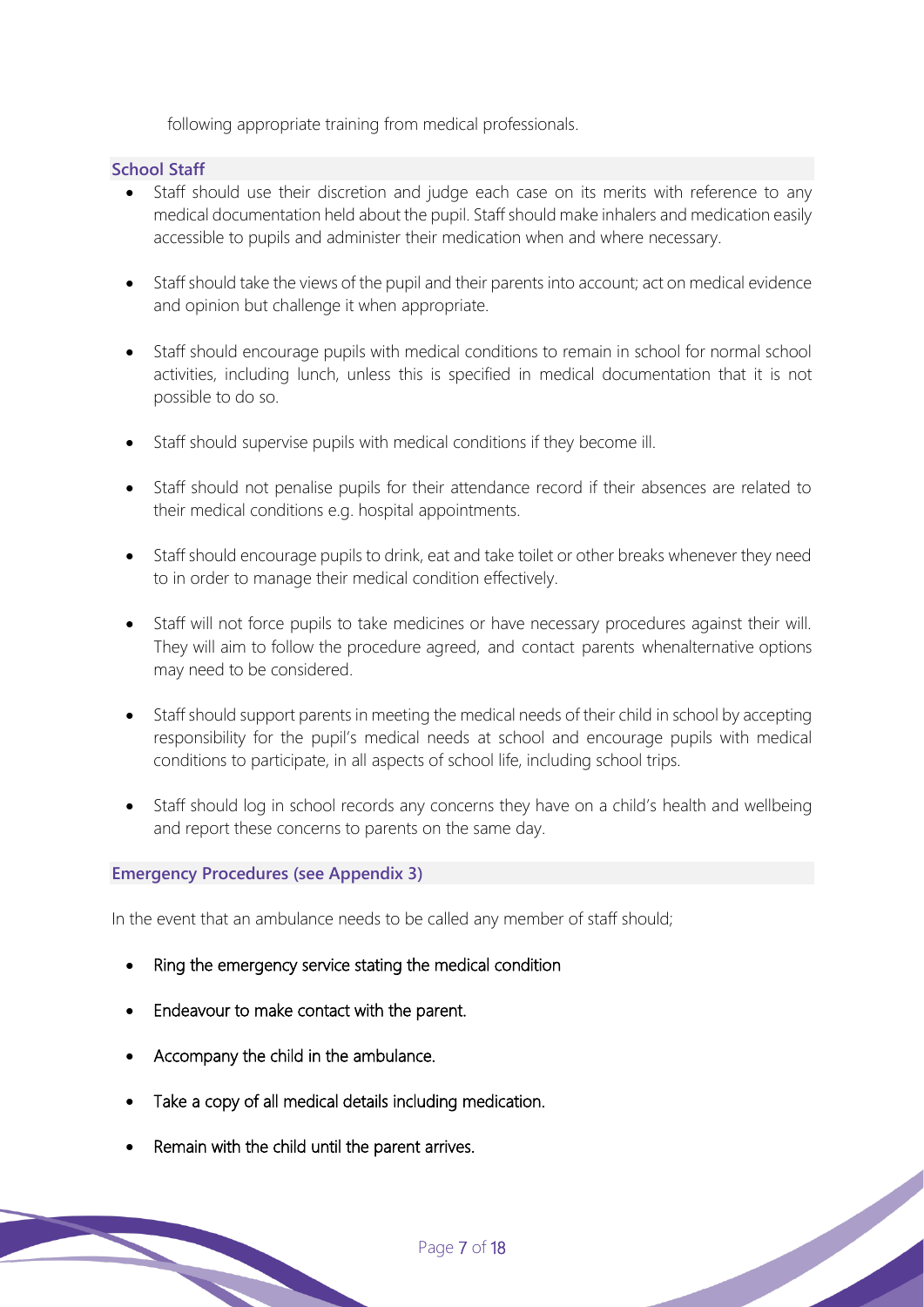Generally, staff should not take pupils to hospital in their own car. If it is required, then the member of staff should be accompanied by another adult and have public liability vehicle insurance.

#### **Education, Health and Care Plans (see Appendix 2)**

The school, healthcare professionals and parents/carers should agree, based on evidence, when an Education, Health and Care Plan would be inappropriate or disproportionate. Where there is a discrepancy an appropriate healthcare professional should be asked to arbitrate. Education, Health and Care Plans must:

- Be clear and concise.
- Be written in partnership with parents, child, healthcare professional and key staff
- Be reviewed annually or when there is a change in the condition of the child.
- Be easily accessible whilst preserving confidentiality.
- Securely stored by the Headteacher, Pastoral Lead and relevant staff.
- Outline educational provision if the pupil is unable to attend school.
- Contain details of the medical condition, its triggers, signs, symptoms and treatments.
- Include relevant SEN information.
- Provide details of the pupil's resulting needs, including medication (dose, side-effects and storage) and other treatments, time, facilities, equipment, testing, access to food and drink where this is used to manage their condition, dietary requirements, modifications to buildings, furniture or equipment, and environmental issues e.g. crowded corridors, travel time between lessons.
- Outline specific support for the pupil's educational, social and emotional needs for example, how absences will be managed, changes to the school day and details of a personalised curriculum, requirements for extra time to complete exams, use of rest periods or additional support in catching up with lessons, counselling sessions etc.
- Outline the level of support needed, (some children will be able to take responsibility for their own health needs), including in emergencies. If a child is self-managing their medication, this should be clearly stated with appropriate arrangements for monitoring.
- State who will provide this support, their training needs, expectations of their role and confirmation of proficiency to provide support for the child's medical condition from a healthcare professional; and cover arrangements for when they are unavailable.
- State contingency plan and plan of action in the event of an emergency.

# **Complaints**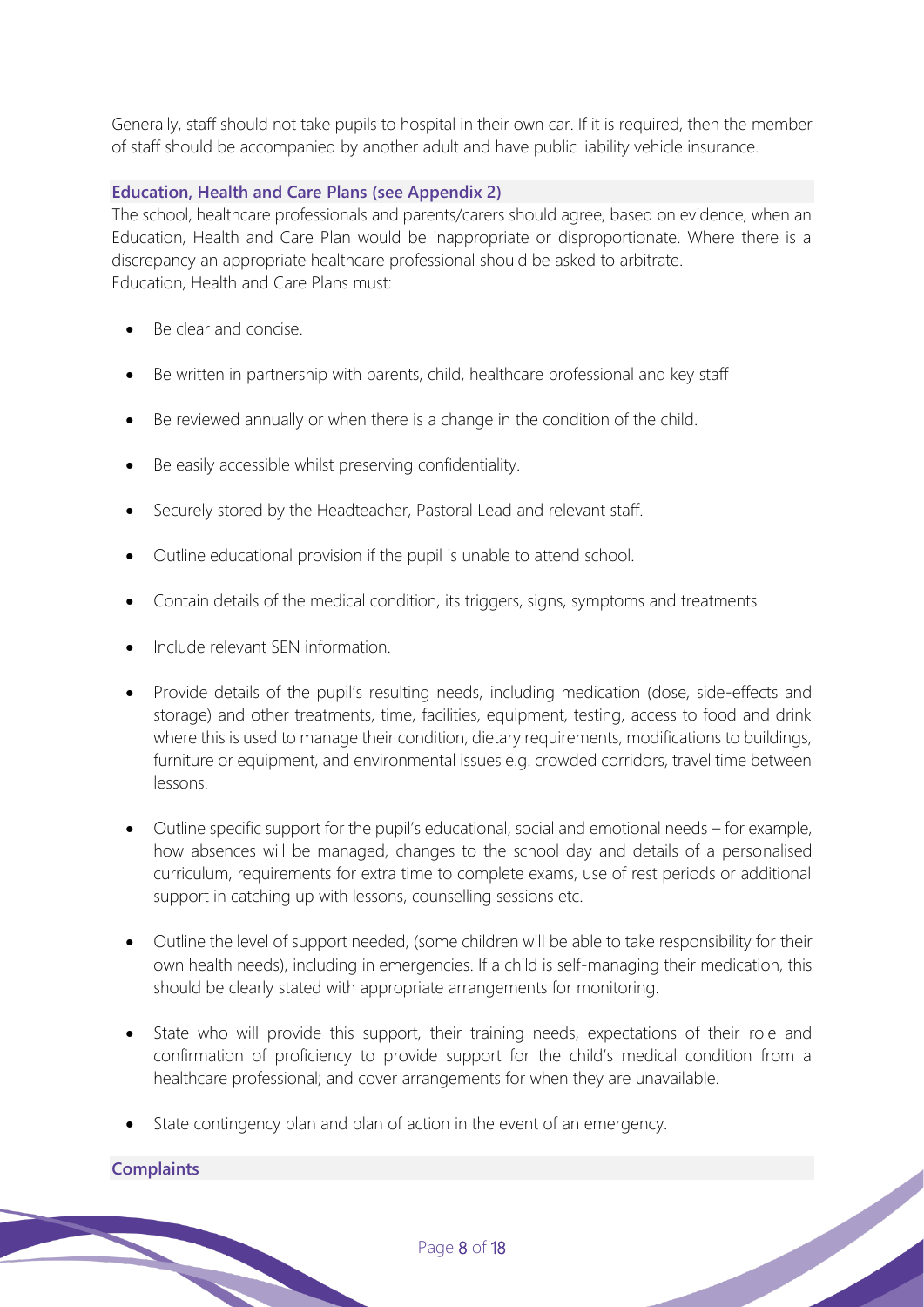Parents/carers' concerns about the support provided for their child with a medical condition should be directed, in the first instance, to the designated lead for supporting pupils with medical conditions, Head of Primary Education or Headteachers.

Where parents/carers feel their concerns have not been addressed, they should contact Chair of Board of Directors to make a formal complaint via the school's complaint procedure. (See website for details).

#### **Supporting documents:**

- Equality Act 2010
- Supporting Children in School with Medical Conditions DfE December 2015
- SEN Code of Practice /SEN Local Offer
- Supporting Children at school with Medical Conditions-DfE April 2014
- Health and Safety at Work Act 1974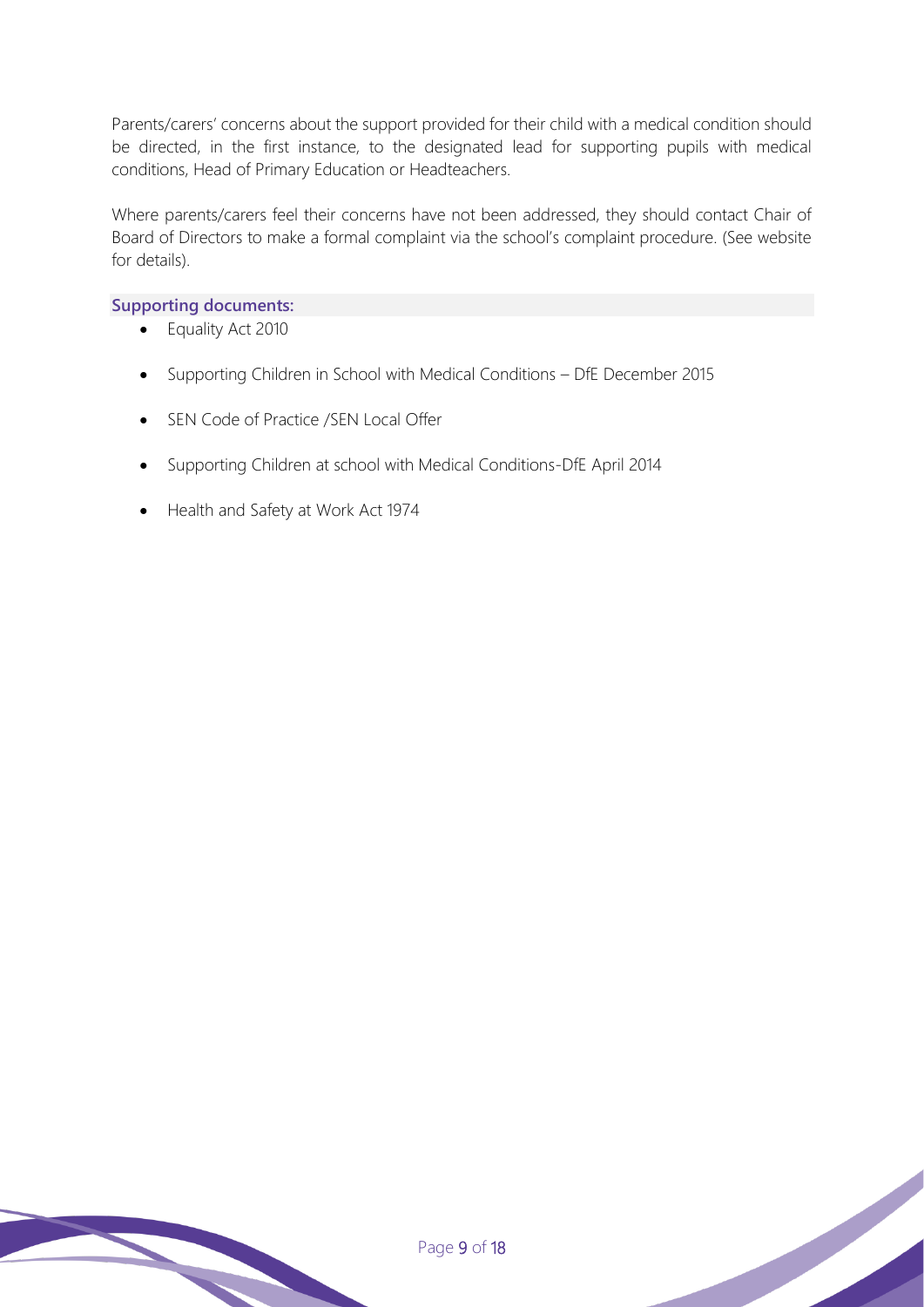# **APPENDIX 1**

- School Procedures on being informed of a medical need;
- Healthcare professional or parent informs school of medical needs on admission, or if newly diagnosed, or that needs have changed.
- School Office (admission information), First Aiders, Pastoral Lead and teachers to identify those pupils needing a Health Care Plan with a high level of medical need e.g. diabetes, severe allergic reaction (epi-pen users), and epilepsy.
- Office Lead to record all details of pupils with medical conditions from admission data forms and from annual data check onto SIMs.
- Pastoral Lead to co-ordinate Health Care Plan through partnership meeting with parents, child, healthcare professionals, key staff as appropriate.
- Agreement reached what support is needed, and who leads on writing the Health Care Plan (guidance p10 DfE document)
- Health Care Plan implemented and circulated to all relevant staff and First Aid team.
- Health Care Plans are reviewed annually or when conditions changes. In summer term, letter is sent home to remind parents to make sure spare medicines (inhaler/epi-pens) kept in school are in date.
- Administering non-prescription medicines: written permission must be provided by parents/carers, and filed in reception; if a child is unwell, parental permission must be sought before administering pain relief.
- Record kept of all medicines administered by trained school staff.
- Parent/carers must collect all unused medicines for disposal.
- Risk assessments for school visits and activities off site include relevant medical information.
- All consent forms include a request for medical information.
- List of first aiders posted around the school.
- Health Care Plans uploaded onto CPOMS by Pastoral Lead.
- School staff training needs identified and actioned through Headteacher, Pastoral Lead and school nurse
- Collated information passed to SENCo to include within the SEN Code of Practice for circulation to all staff at the start of the academic year.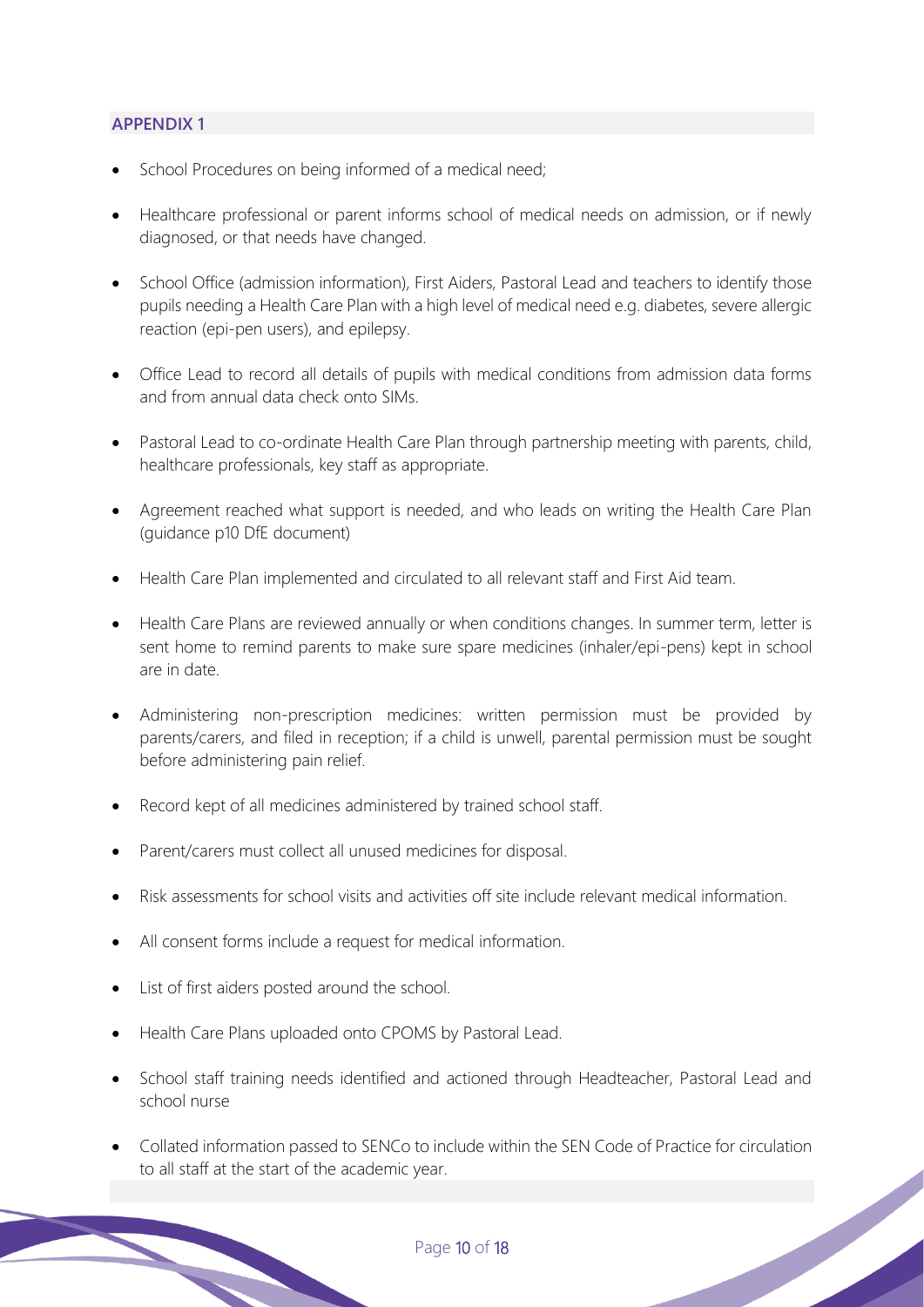# **APPENDIX 2**

School xxxxxxxxxxxxxxxxxxxxxxxxxxx

Health Care Plan for a Pupil with Medical Needs.

| Name:          |  |  |
|----------------|--|--|
| Date of Birth: |  |  |

Condition:

Date Diagnosed:

| Epipen | ntihistimine | )ther |  |
|--------|--------------|-------|--|
|        |              |       |  |

Medication held at School:

Class:

Date:

Review Date:

| <b>CONTACT INFORMATION</b><br><b>Family Contact 1</b> | <b>Family Contact 2</b> |
|-------------------------------------------------------|-------------------------|
| Name                                                  | Name                    |
| Phone No (mobile)                                     | Phone No (mobile)       |
| Phone No (home)                                       | Phone No (home)         |
| Relationship:                                         | Relationship:           |
| <b>Emergency Contact 3</b>                            | GP                      |
| Name:                                                 | Name:                   |
| Phone No:                                             | Phone No:               |



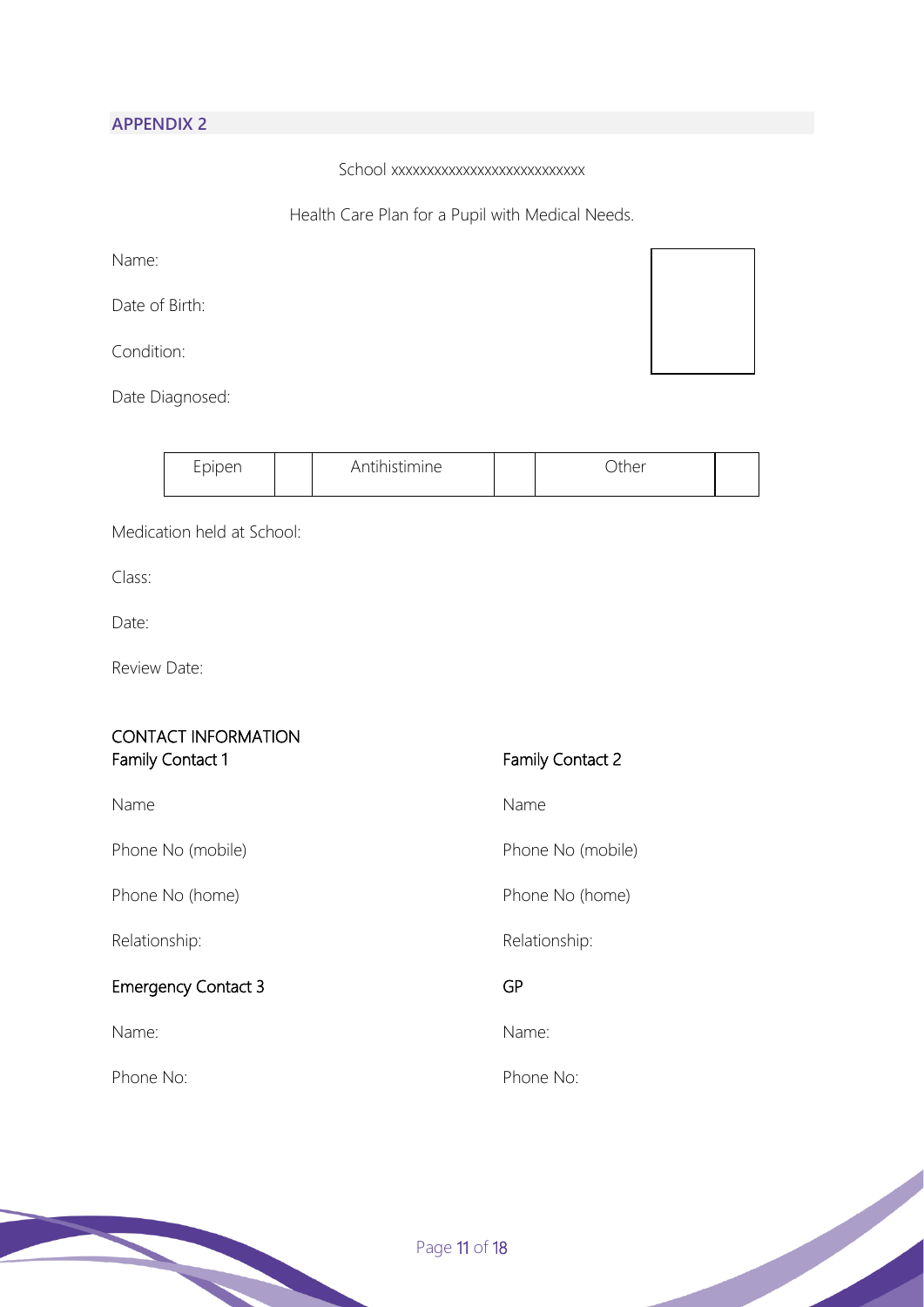Describe condition and give details of pupils' Educational symptoms:

Describe what constitutes an emergency for the pupil and what action to take if this occurs:

Who is responsible in an emergency? On Site: Head Teacher Off Site: Class Teacher

#### Agreement and Conclusion:

*School and parents will hold a copy of this Healthcare Plan. A copy will be sent to the School Nurse to be held in the child's health records. Any necessary revisions will be subject to further discussions between the school and parents.*

Agreed and Signed:

| Parent           | Date |
|------------------|------|
|                  |      |
| Headteacher Date |      |

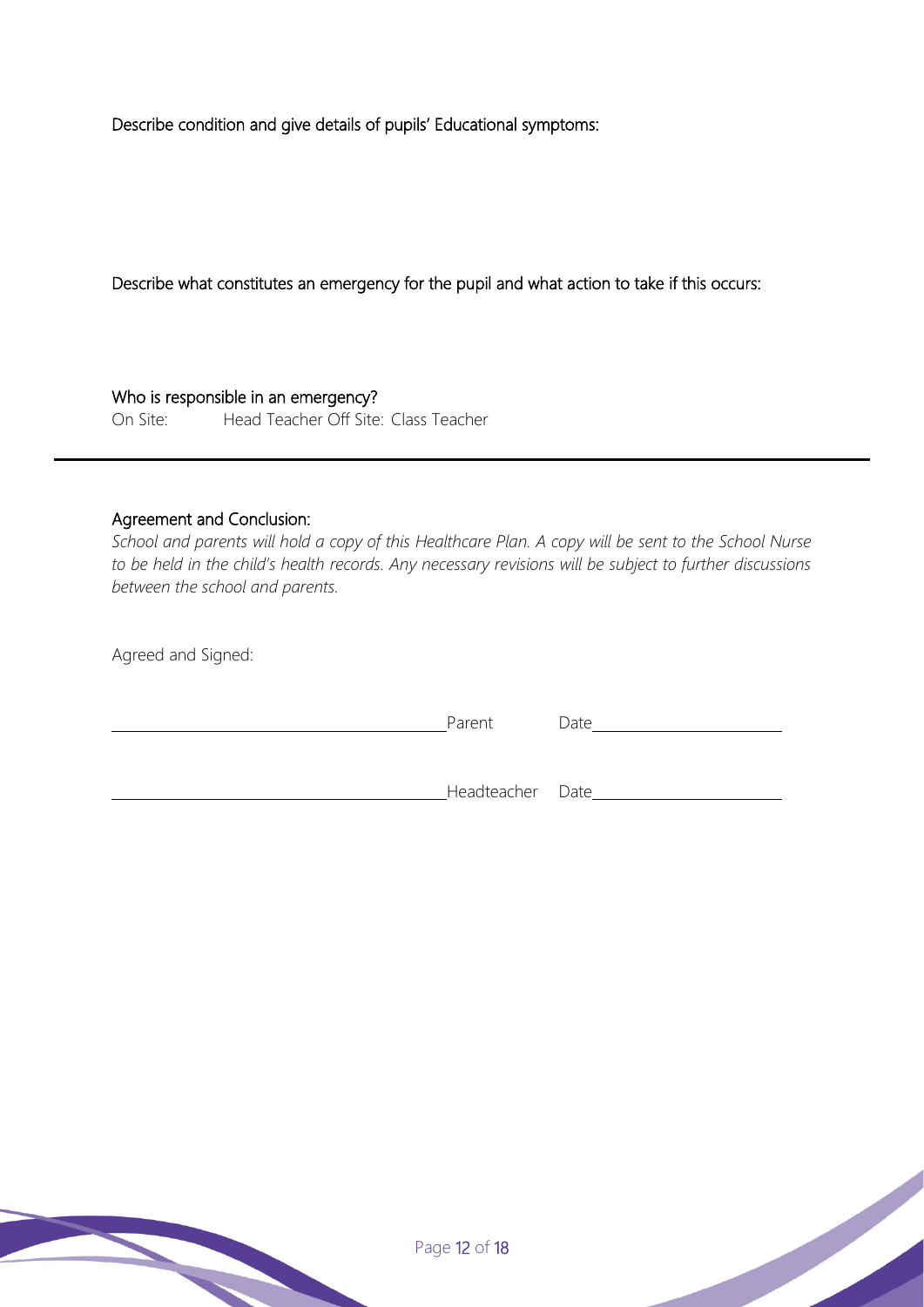# **APPENDIX 3**

# EMERGENCY PLANNING

Request for an Ambulance :

Dial 999, ask for ambulance and be ready with the following information. Speak clearly and slowly and be ready to repeat information if asked.

- 1. Your telephone number:
- 2. Give your location as follows: School full address (remember to give postcode for the entrance that the Ambulance needs to gain admittance)
- 3. Give your name \_\_\_
- 4. Give child's name and age\_
- 5. Give brief description of pupil's symptoms/known medical condition/current condition reason for emergency

- 6. Inform Ambulance Control of the best entrance and state that the crew will be met and taken to patient.
- 7. Ensure school records on child are available to emergency team.
- 8. Ensure parents are informed immediately and stay with child until parents arrive.
- 9. If child goes to hospital take EHCP and pupil details with you. Take a mobile telephone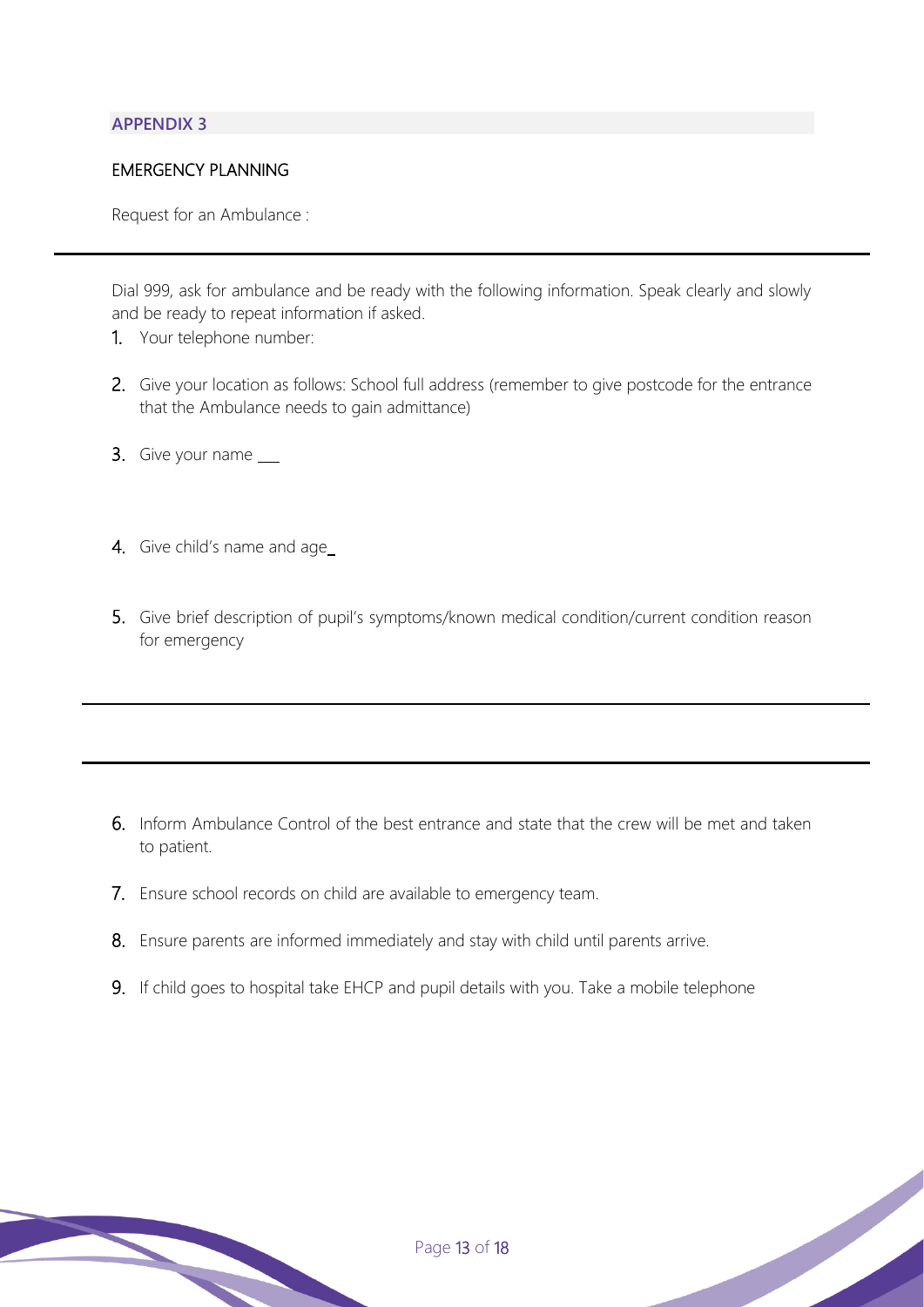# **Appendix 4**

Instructions for Medicines Stored Short Term In School

Pupil Name………………………………… Class………………..



I give consent for the medicine specified below to be given to my son/daughter by (name of school) between the following dates:-

From ……………………………………………….. To ………………………………………………..

I also acknowledge that medicine is administered by the school on a voluntary basis. It is my child's responsibility to go to the school office for their medicine and it is not the responsibility of school staff to remind the child. I understand that there may be occasions when medicine is not given to my son/daughter.

Signed…………………………… Parent/Carer Date…………………….

| Medicine Name |      | Dosage/Instructions/Number of Spoons |              |  |
|---------------|------|--------------------------------------|--------------|--|
| Date          | Time | Administered by                      | Witnessed by |  |
|               |      |                                      |              |  |
|               |      |                                      |              |  |
|               |      |                                      |              |  |
|               |      |                                      |              |  |
|               |      |                                      |              |  |
|               |      |                                      |              |  |
|               |      |                                      |              |  |
|               |      |                                      |              |  |
|               |      |                                      |              |  |
|               |      |                                      |              |  |
|               |      |                                      |              |  |
|               |      |                                      |              |  |
|               |      |                                      |              |  |
|               |      |                                      |              |  |
|               |      |                                      |              |  |
|               |      |                                      |              |  |
|               |      |                                      |              |  |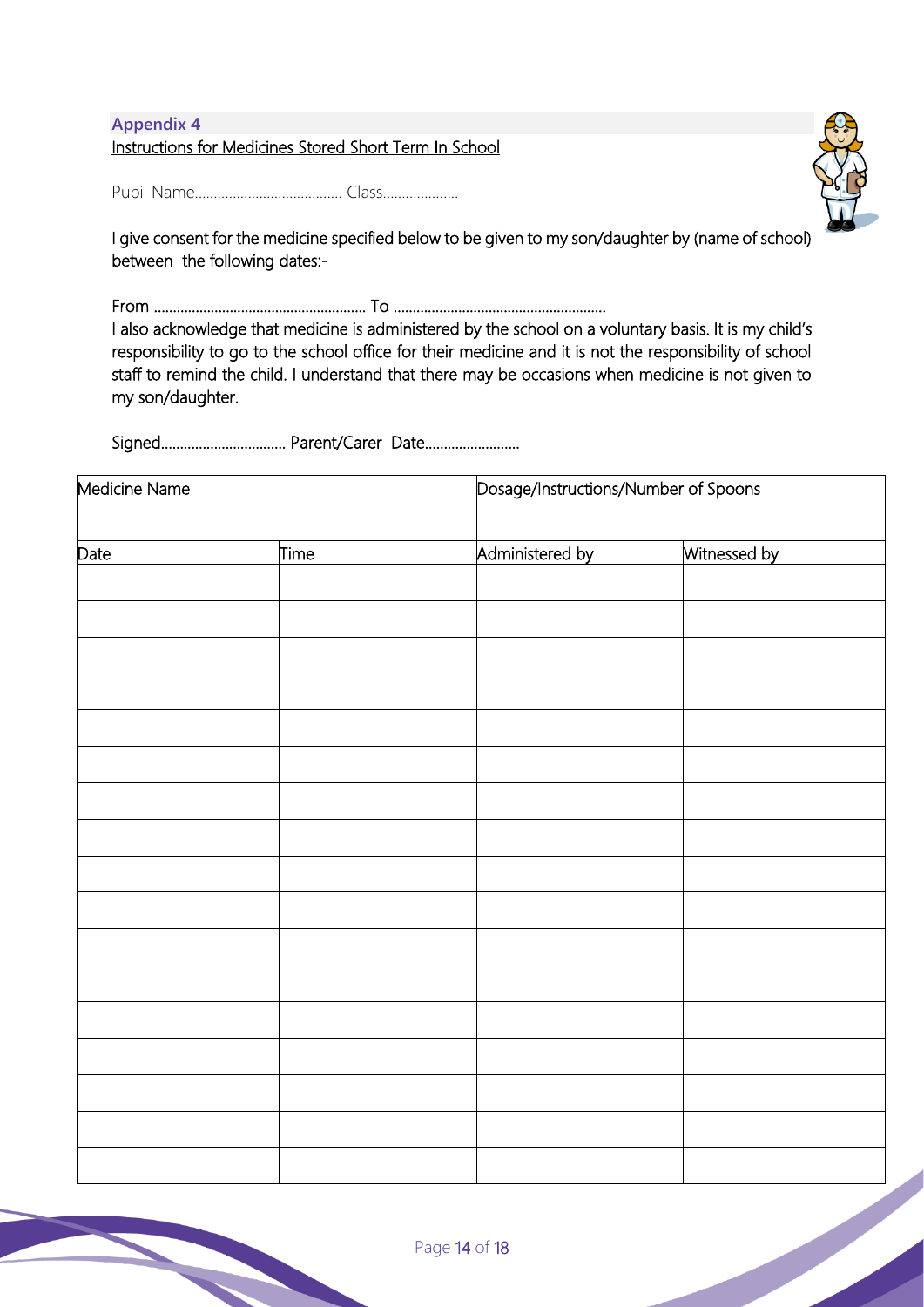Pupil Name................................................................................ Class.....................

| Medicine Name |      | Dosage/Instructions/Number of Spoons |              |  |
|---------------|------|--------------------------------------|--------------|--|
| Date          | Time | Administered by                      | Witnessed by |  |
|               |      |                                      |              |  |
|               |      |                                      |              |  |
|               |      |                                      |              |  |
|               |      |                                      |              |  |
|               |      |                                      |              |  |
|               |      |                                      |              |  |
|               |      |                                      |              |  |
|               |      |                                      |              |  |
|               |      |                                      |              |  |
|               |      |                                      |              |  |
|               |      |                                      |              |  |
|               |      |                                      |              |  |
|               |      |                                      |              |  |
|               |      |                                      |              |  |
|               |      |                                      |              |  |
|               |      |                                      |              |  |
|               |      |                                      |              |  |
|               |      |                                      |              |  |
|               |      |                                      |              |  |
|               |      |                                      |              |  |
|               |      |                                      |              |  |
|               |      |                                      |              |  |
|               |      |                                      |              |  |
|               |      |                                      |              |  |
|               |      |                                      |              |  |
|               |      |                                      |              |  |
|               |      |                                      |              |  |
|               |      |                                      |              |  |
|               |      |                                      |              |  |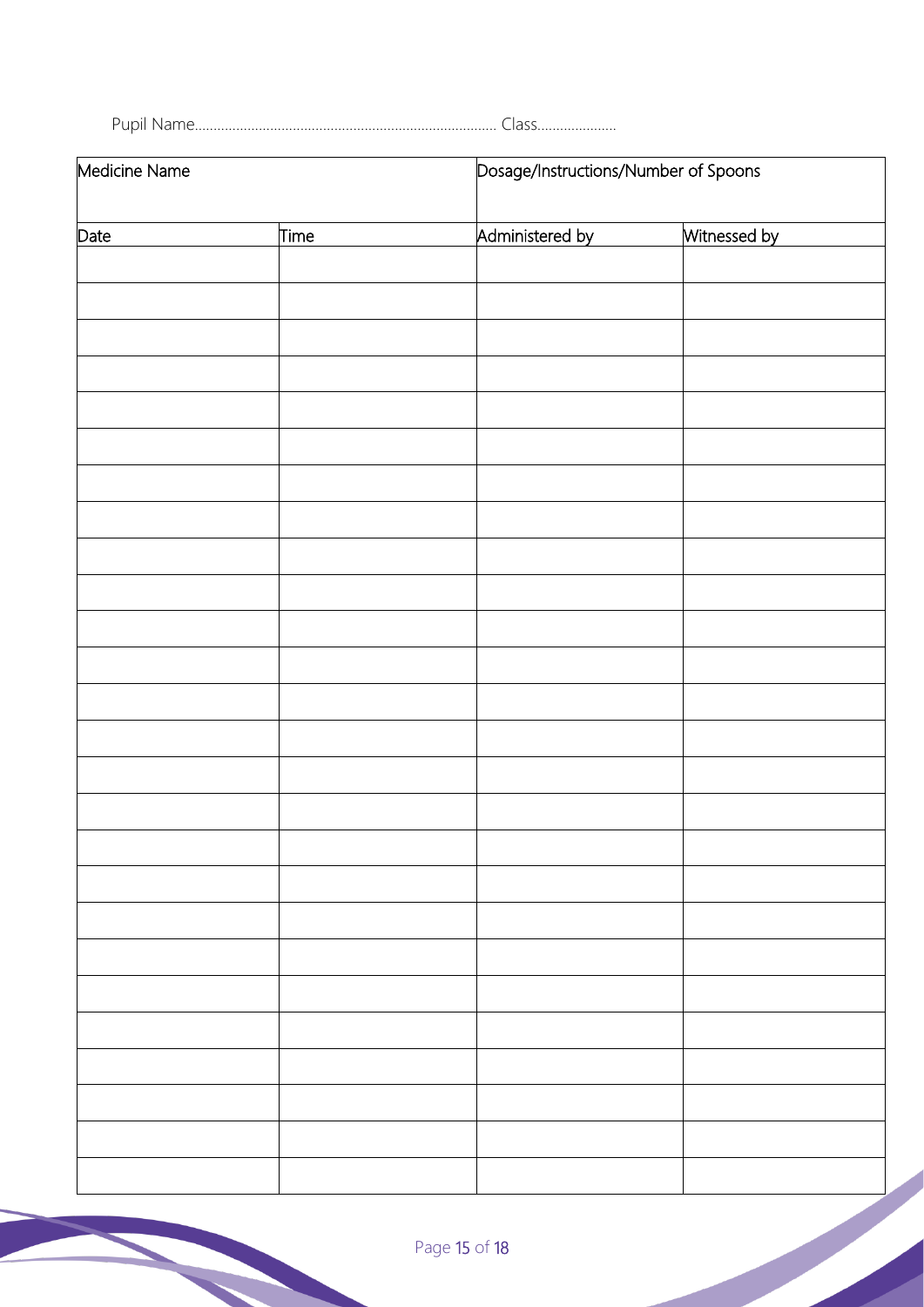| <b>Appendix 5</b>                                     |
|-------------------------------------------------------|
| Instructions for Long Term Medicines Stored In School |



Pupil Name……………………………… Class……………………………

If ………………………………………… complains of the following symptoms then I give permission for school staff to administer the following medication.

| Please contact me before administering the medication         |  |
|---------------------------------------------------------------|--|
| do not need to be contacted before medication is administered |  |

(please tick)

It is my responsibility to ensure that the medication is not out of date and that I will collect and return the medication to school at the end and beginning of a new term. I also understand that medicine is administered on a voluntary basis and there may be occasions when medicine is not administered to my son/daughter.

Signed…………………………… Parent/Carer Date…………………….

| Medicine Name |             | Dosage/Instructions/Number of Spoons |              |  |
|---------------|-------------|--------------------------------------|--------------|--|
| Date          | <b>Time</b> | Administered by                      | Witnessed by |  |
|               |             |                                      |              |  |
|               |             |                                      |              |  |
|               |             |                                      |              |  |
|               |             |                                      |              |  |
|               |             |                                      |              |  |
|               |             |                                      |              |  |
|               |             |                                      |              |  |
|               |             |                                      |              |  |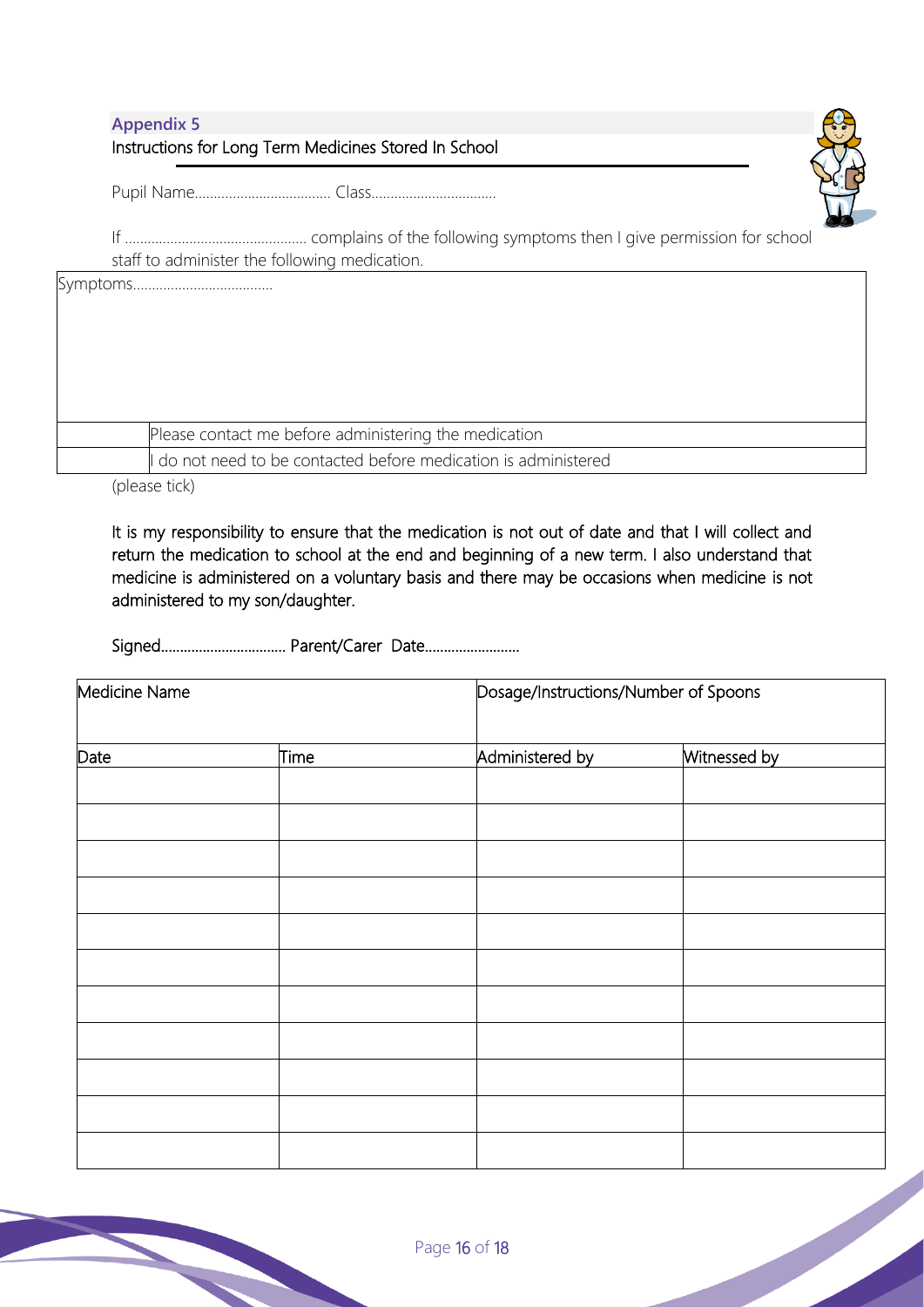| Medicine Name |      | Dosage/Instructions/Number of Spoons |              |  |
|---------------|------|--------------------------------------|--------------|--|
| Date          | Time | Administered by                      | Witnessed by |  |
|               |      |                                      |              |  |
|               |      |                                      |              |  |
|               |      |                                      |              |  |
|               |      |                                      |              |  |
|               |      |                                      |              |  |
|               |      |                                      |              |  |
|               |      |                                      |              |  |
|               |      |                                      |              |  |
|               |      |                                      |              |  |
|               |      |                                      |              |  |
|               |      |                                      |              |  |
|               |      |                                      |              |  |
|               |      |                                      |              |  |
|               |      |                                      |              |  |
|               |      |                                      |              |  |
|               |      |                                      |              |  |
|               |      |                                      |              |  |
|               |      |                                      |              |  |
|               |      |                                      |              |  |
|               |      |                                      |              |  |
|               |      |                                      |              |  |
|               |      |                                      |              |  |
|               |      |                                      |              |  |
|               |      |                                      |              |  |
|               |      |                                      |              |  |
|               |      |                                      |              |  |